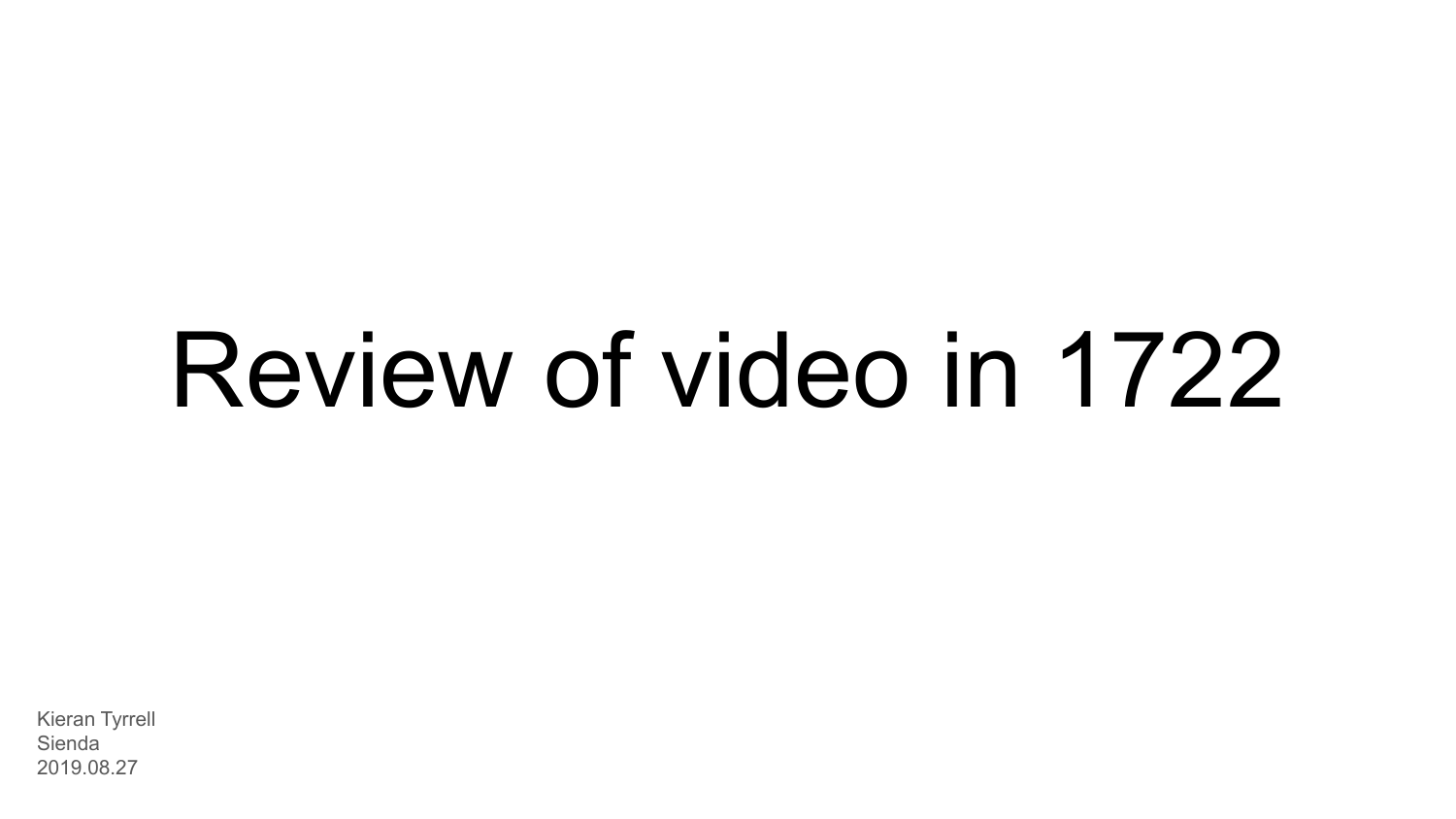# 1722 video support today

- IIDC (IEC 61883/IIDC)
- SDI Video Format
- Raw Video Format
- Compressed Video Format:
	- MJPEG
	- H.264
	- JPEG 2000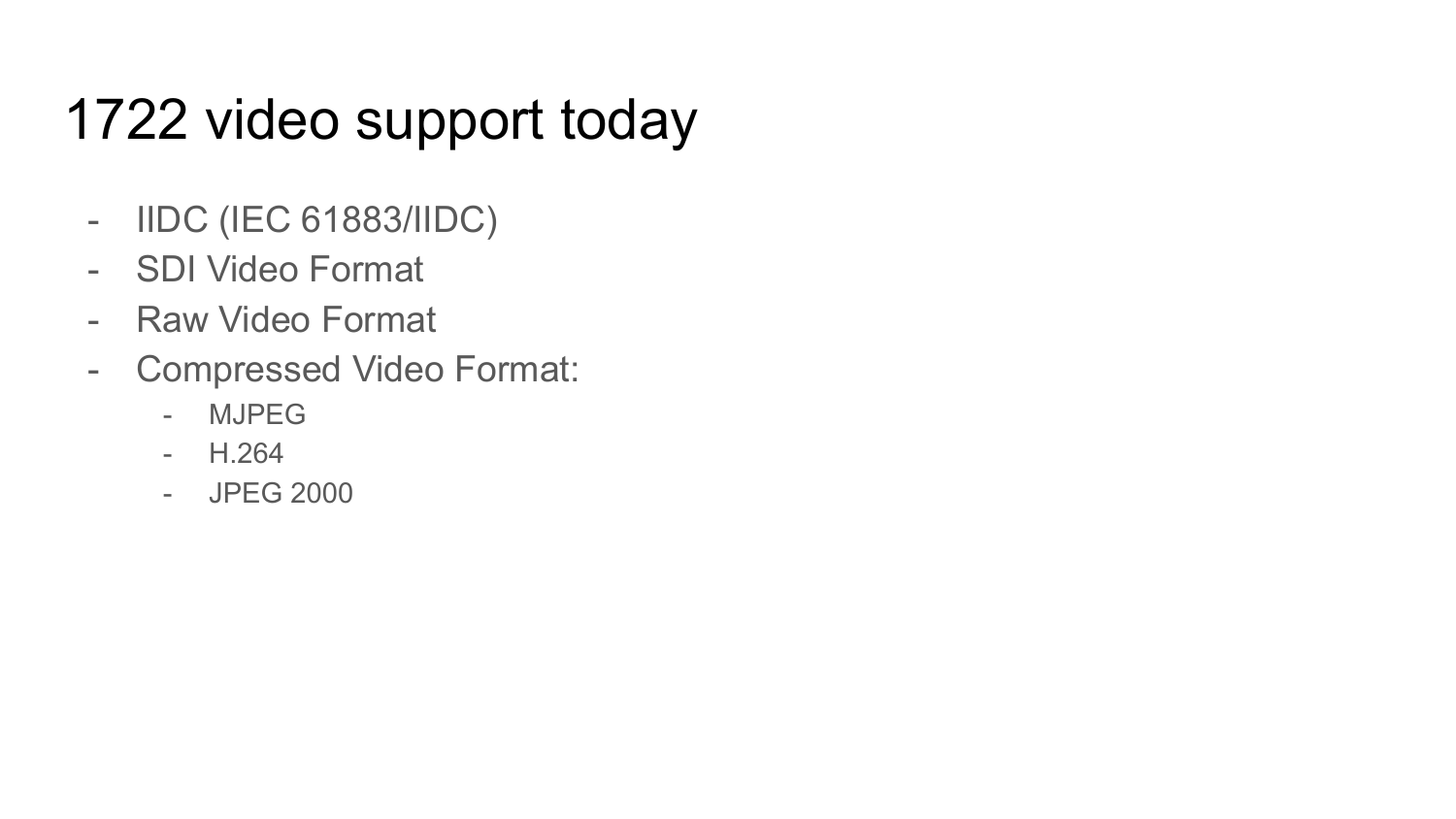# 1722 video support today

- IIDC (IEC 61883/IIDC)
	- Uncompressed
	- Based on ieee 1394 video camera standards and ieee 1394 transport streams
	- Max resolution 1600x1200 (UXGA)
- SDI Video Format
	- Widely used in broadcast
	- Transports SDI stream over 1722
- Raw Video Format
	- 1722's 'native' uncompressed video format
	- Flexible: supports many resolutions, bit-depths, frame-rates, chroma formats, colour-spaces
	- A great option for transporting uncompressed video over TSN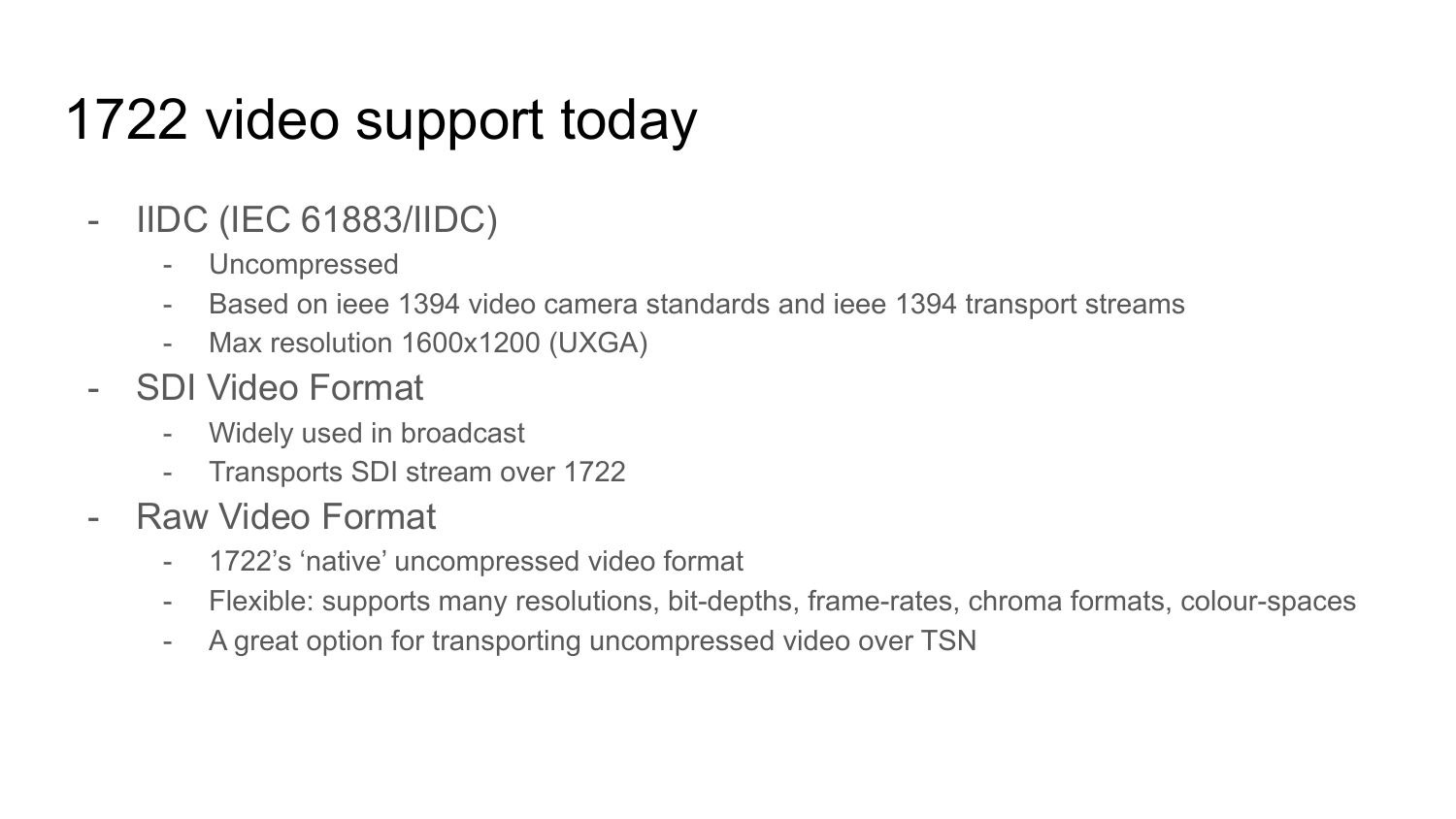## 1722 video support today (continued)

- Compressed Video Format:
	- Based on IETF RTP Payload Formats published as RFCs:
		- MJPEG RFC 2435
		- H.264 RFC 6184
		- JPEG 2000 RFC 5371
	- Each compressed encoding has its advantages and disadvantages in terms of compression ratio, encoder/decoder efficiency, supported resolutions/colour-spaces etc, and adoption.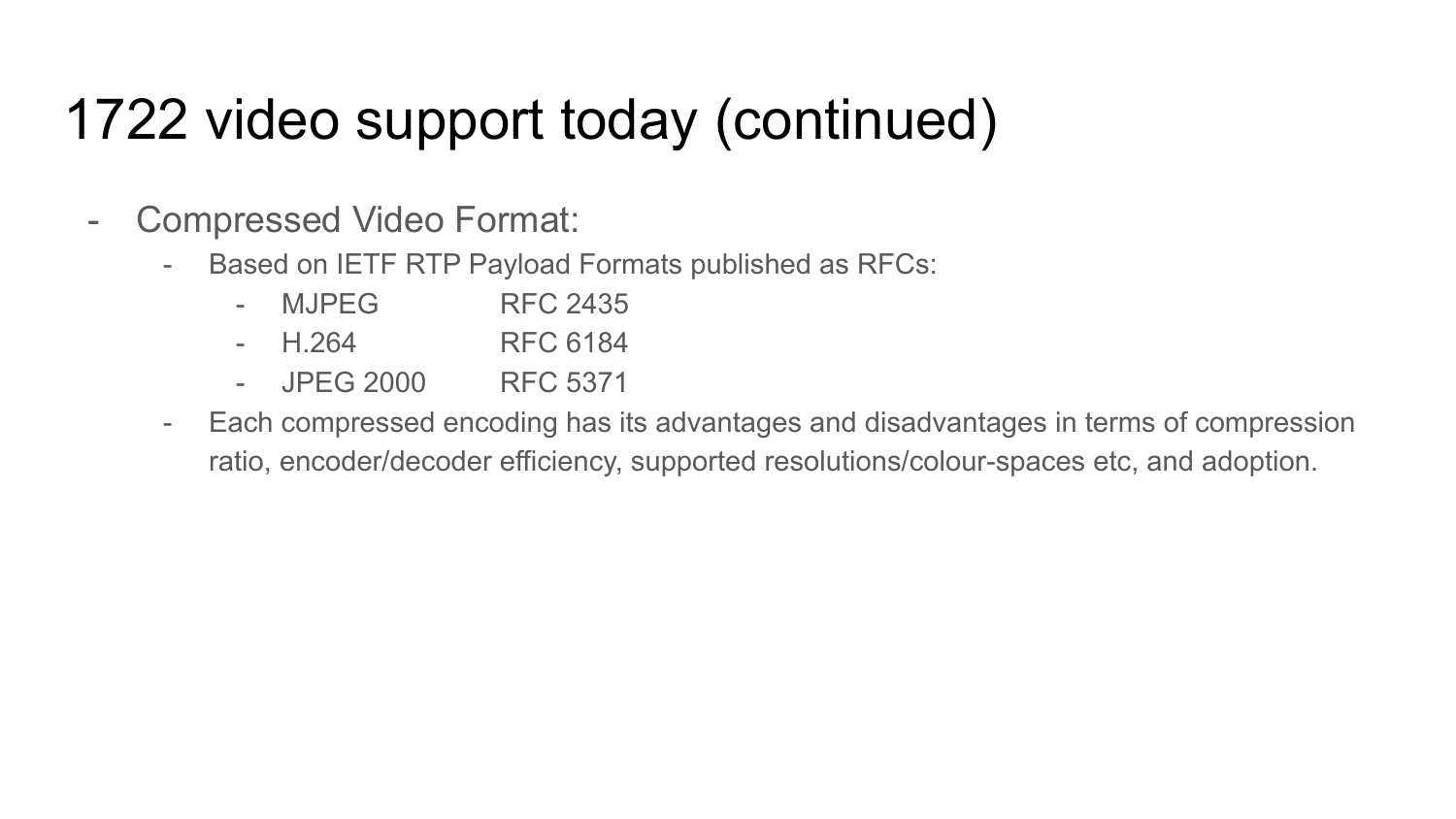# What's missing?

Currently supported compressed formats (MJPEG, H.264, JPEG 2000) are not widely used for:

- 4K and 8K content
- 10 and 12 bit video
- Stereo (3D) video

Why?

- Compression ratio leads to large files/bitrates
- Lack of support in the codecs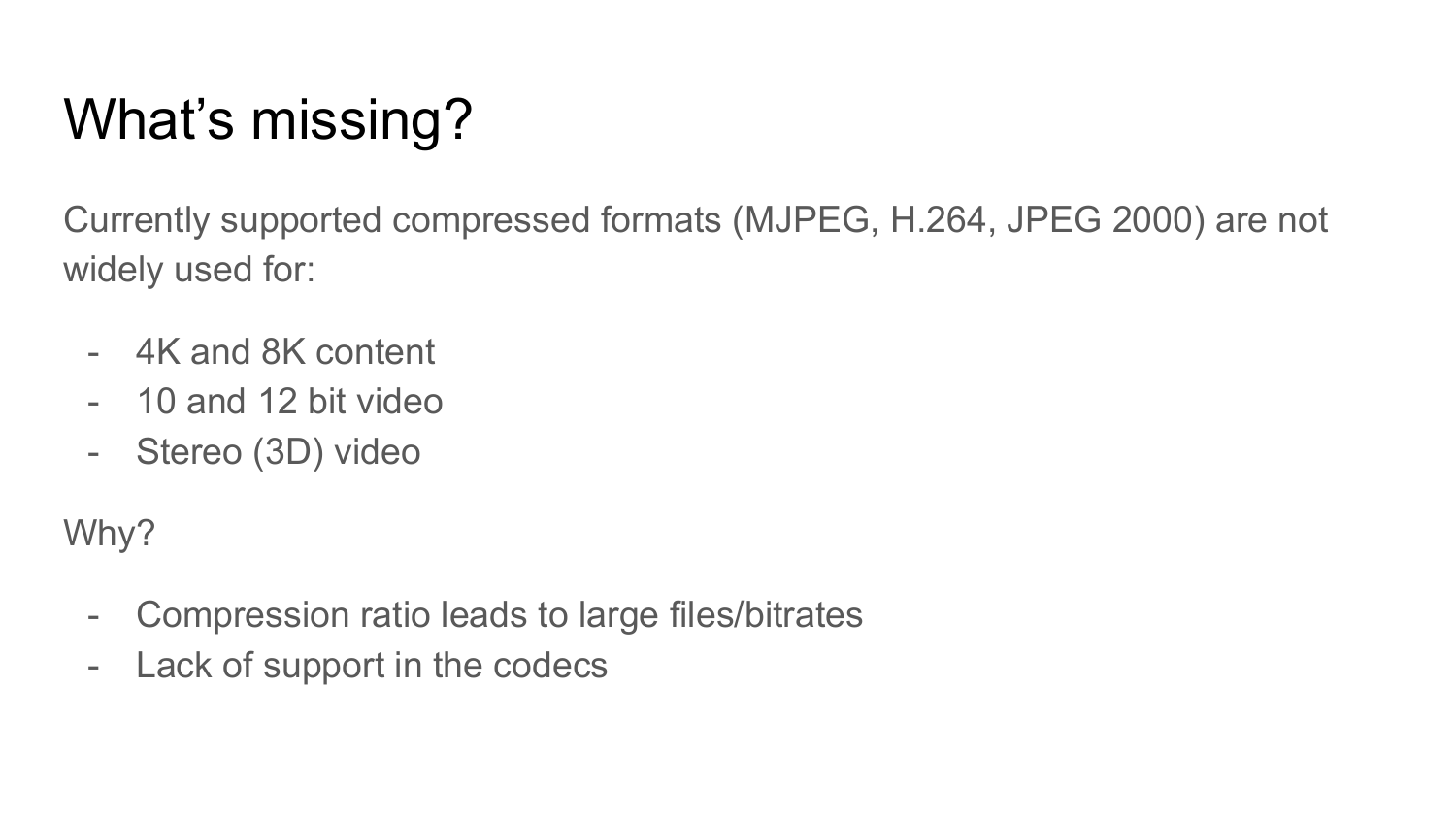#### Possible solutions

1722 needs to be able to transport a compressed video standard that offers:

- 4K, 8K, and beyond
- Colour depths to 16bit
- High chance of adoption

Two possible video compression standards:

- H.265/HEVC
- AV1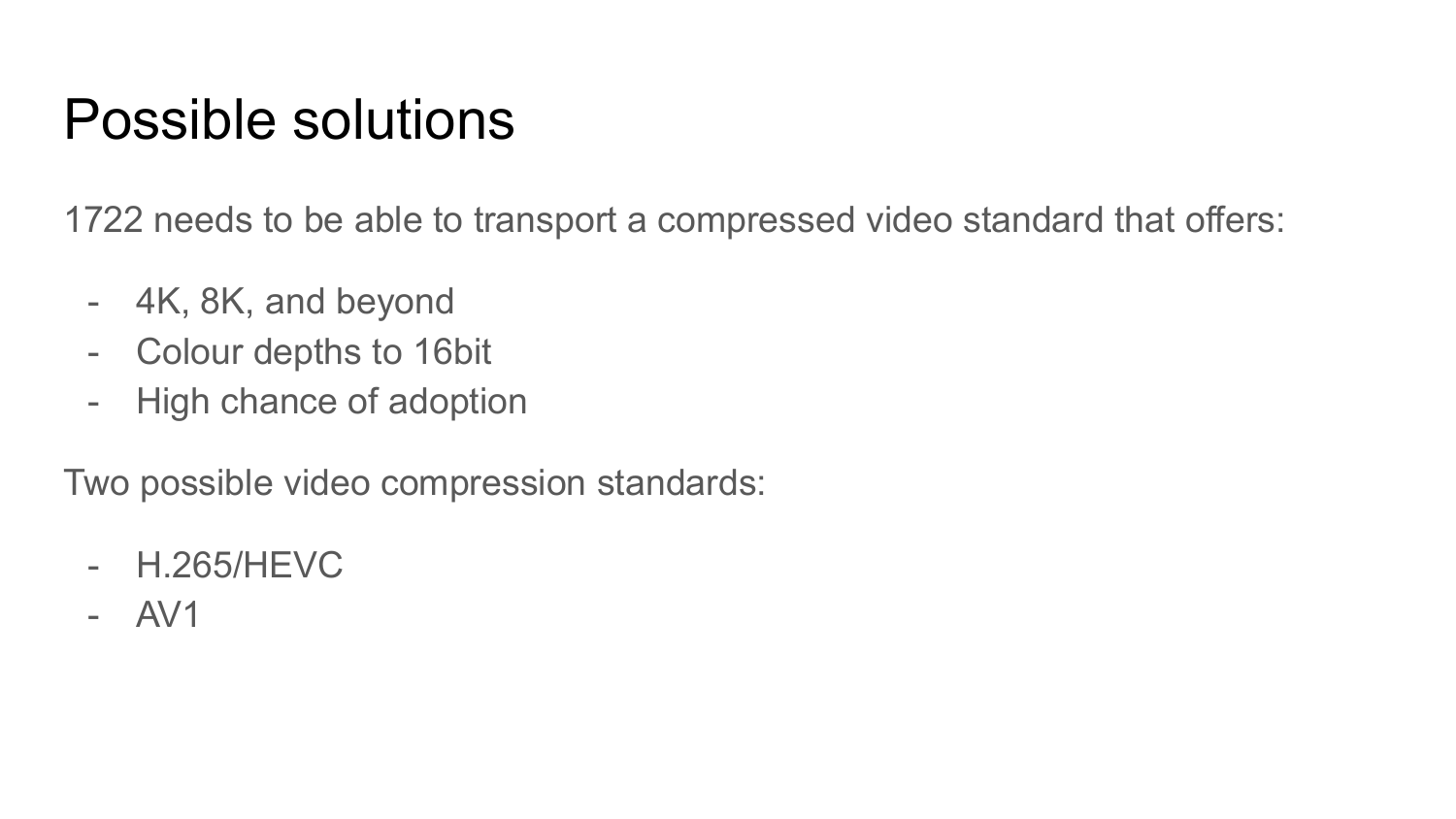### Brief comparison of H.265 and AV1

|                          | H.265                                                                                                                  | AV <sub>1</sub>                                                                         |
|--------------------------|------------------------------------------------------------------------------------------------------------------------|-----------------------------------------------------------------------------------------|
| Maturity                 | V1 approved 2013<br>V4 approved 2016                                                                                   | Released 28 March 2018<br>V1 validated 25 June 2018<br>Errata 1 released 8 January 2019 |
| <b>Developers</b>        | Joint Collaborative Team on Video Coding (JCT-VC), a<br>collaboration between the ISO/IEC MPEG and ITU-T VCEG.         | Alliance for Open Media (AOMedia)                                                       |
| Adoption/<br>Deployments | Hardware decoding supported in several SoCs.                                                                           | Good browser support. Support in all<br>browsers promised.                              |
| Containers               | ISO base media file format, MPEG-TS (Transport Stream),<br>MPEG-MT (Media Transport), Matroska,<br>RTP (IETF RFC 7798) | ISO base media file format,<br>Draft RTP from AOMedia                                   |
| Other                    | Licence cost considerations                                                                                            | 'Open'                                                                                  |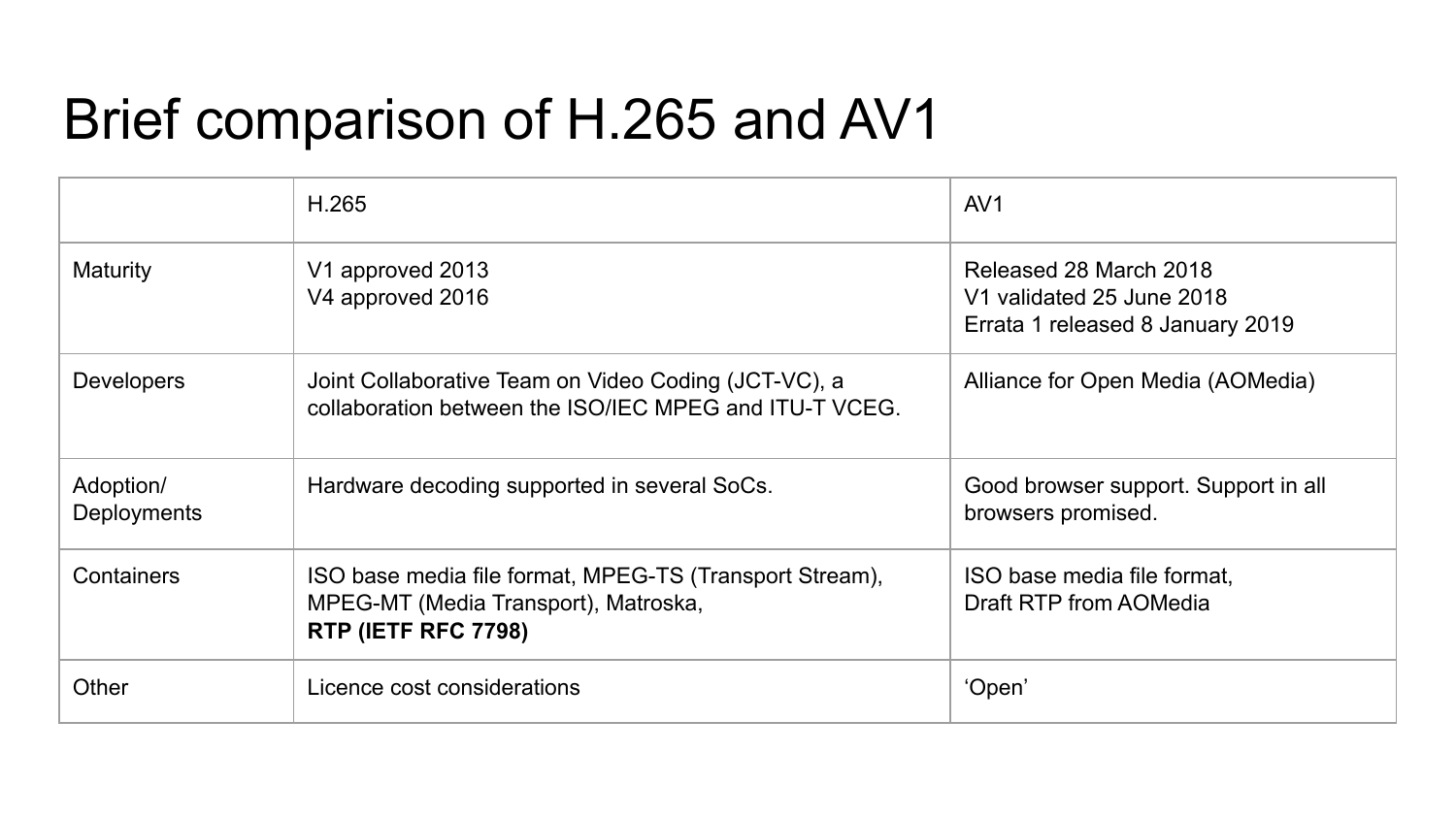# Getting H.265 into 1722

Options proposed by Ashley two years ago:

- Modify the H.264 section (8.5) to additionally support H.265, referencing RFC 7798
- Add a new CVF format subtype for H.265 with a new sub-clause pointing to the RTP RFC (RFC 7798)
- create a native sub-clause that doesn't point to the RFC?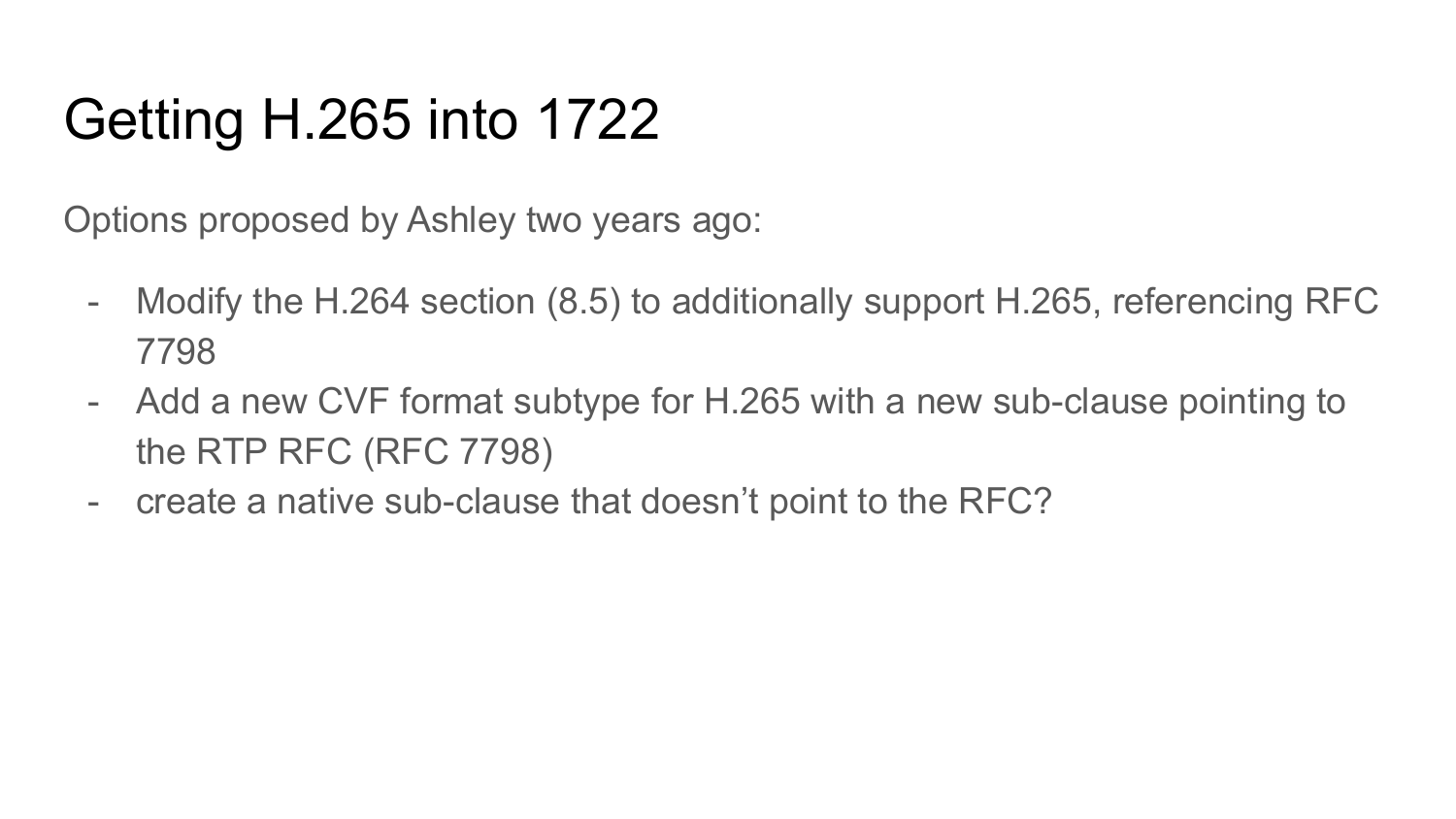# Getting H.265 into 1722

Options proposed by Ashley two years ago:

- Modify the H.264 section (8.5) to additionally support H.265, referencing RFC 7798 (Network Abstraction Layer (NAL) unit is larger and RFC7798 uses different terminology for aggregation units, so Figures 41.46 are not relevant for RFC7798)
- Add a new CVF format subtype for H.265 with a new sub-clause pointing to the RTP RFC (RFC 7798)
	- Rapid incorporation
- create a native sub-clause that doesn't point to the RFC?
	- Create new entry in Table 19 and don't use RTP
	- Could provide a more optimal solution (no duplication/ambiguity of timestamps between AVTP header and RTP header)
	- A lot more work!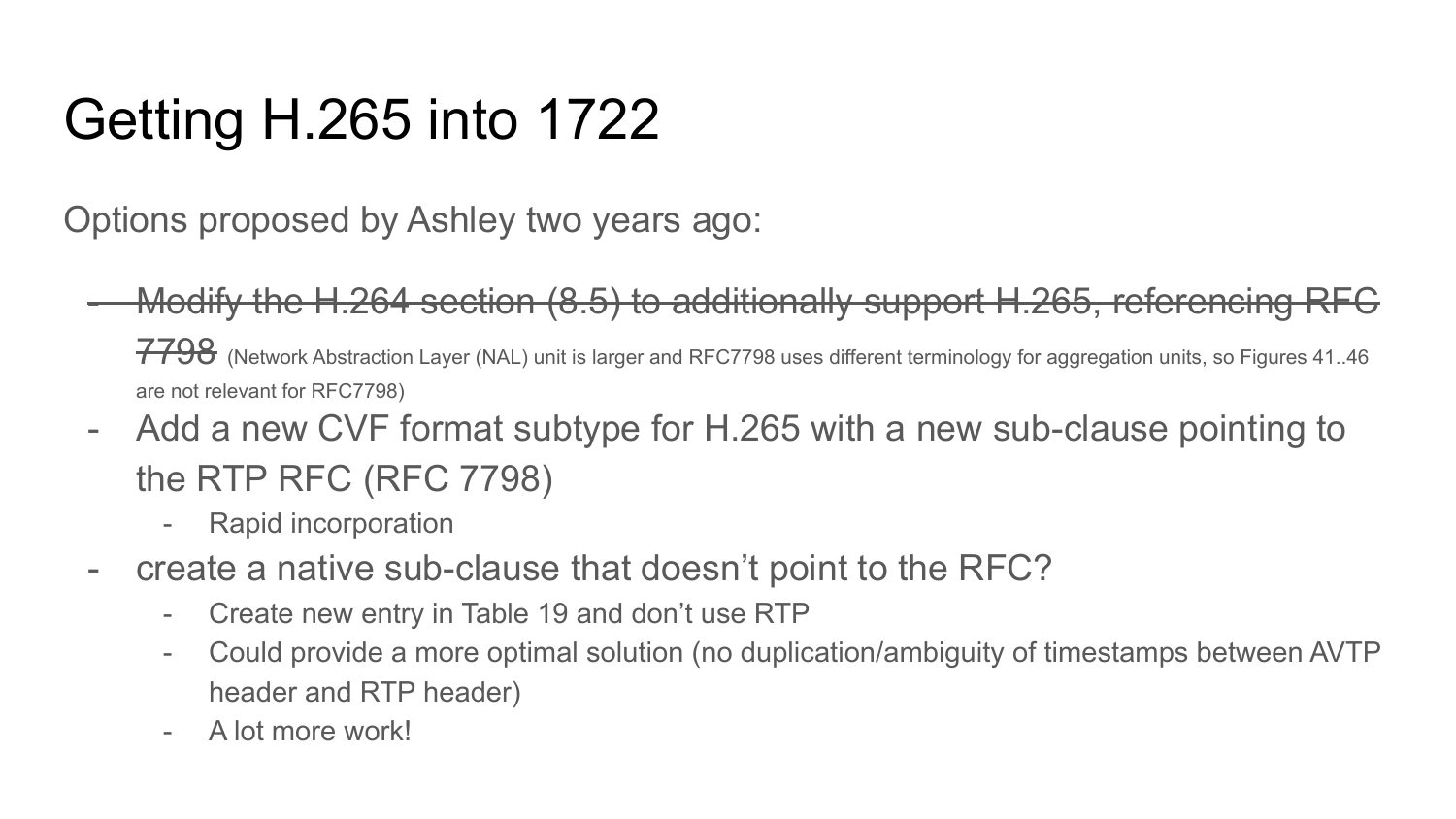# Getting AV1 into 1722

- Add a new CVF format subtype for AV1 with a new sub-clause pointing to the AOMedia RTP draft
	- When will this draft be approved?
	- Will the IEFT adopt this?
- Wait for IEFT to publish RFC for AV1 RTP and reference that
	- Are they working on this?
	- When?
- create a new 1722 CVF payload format in Table 19, add a native sub-clause for AV1
	- No dependency on other groups
	- Can optimise the solution for TSN/1722
	- A lot of work!